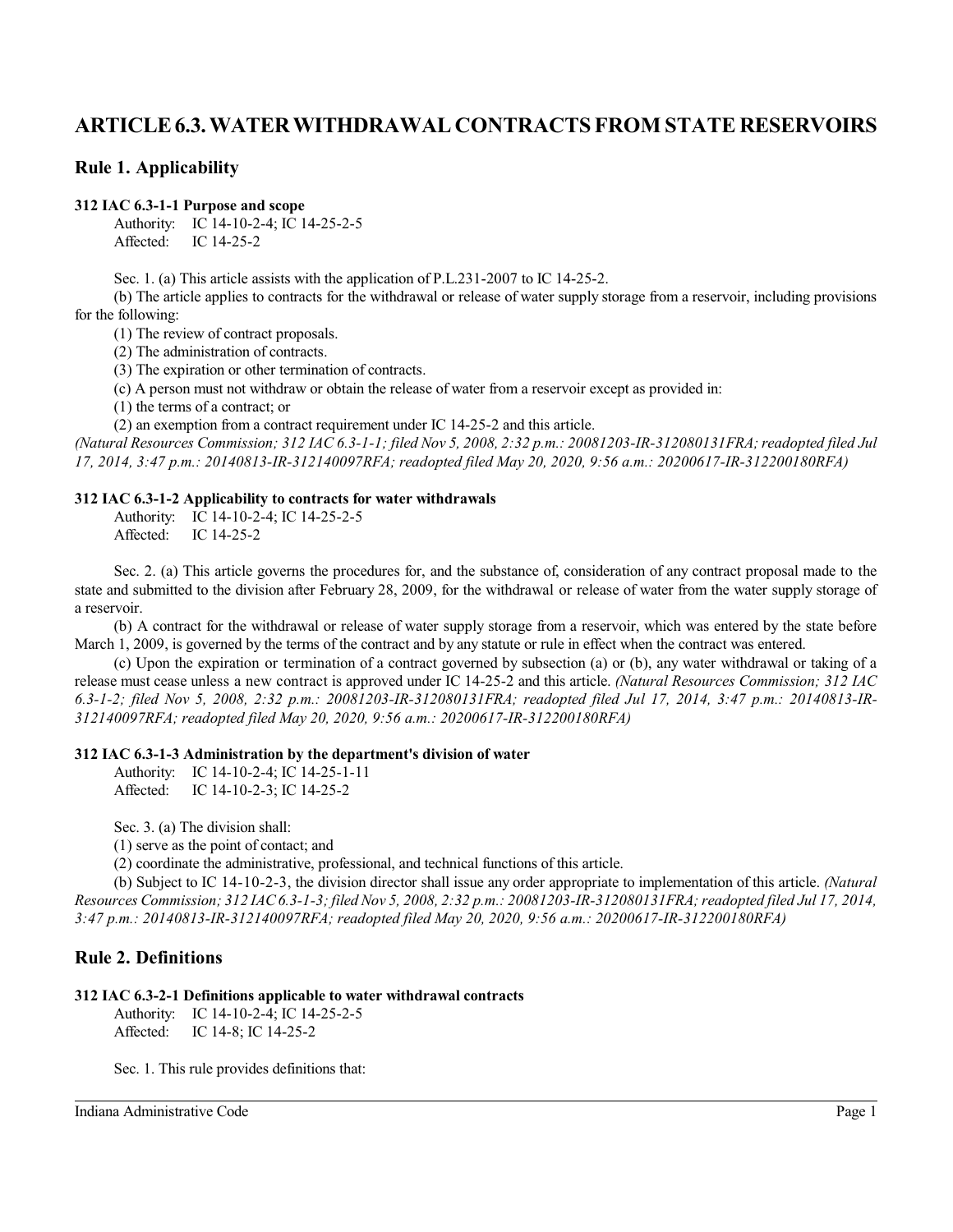(1) apply to this article; and

(2) are in addition to those set forth in:

(A) IC 14-8;

(B) IC 14-25-2; and

(C) 312 IAC 1.

*(Natural Resources Commission; 312 IAC 6.3-2-1; filed Nov 5, 2008, 2:32 p.m.: 20081203-IR-312080131FRA; readopted filed Jul 17, 2014, 3:47 p.m.: 20140813-IR-312140097RFA; readopted filed May 20, 2020, 9:56 a.m.: 20200617-IR-312200180RFA)*

#### **312 IAC 6.3-2-2 "Authorizing legislation" defined**

Authority: IC 14-10-2-4; IC 14-25-2-5 Affected: IC 14-25-2; IC 14-26-4-12

Sec. 2. "Authorizing legislation" means the federal or state legislation that provides legal authority for the construction or maintenance of a reservoir. Examples are as follows:

(1) 43 U.S.C. 390b to 43 U.S.C. 390f.

(2) IC 14-26-4-12.

(3) With respect to a contract for water withdrawal or a release of water described in 312 IAC 6.3-1-2, any federal or state legislation cited in the contract.

*(Natural Resources Commission; 312 IAC 6.3-2-2; filed Nov 5, 2008, 2:32 p.m.: 20081203-IR-312080131FRA; readopted filed Jul 17, 2014, 3:47 p.m.: 20140813-IR-312140097RFA; readopted filed May 20, 2020, 9:56 a.m.: 20200617-IR-312200180RFA)*

#### **312 IAC 6.3-2-3 "Corps of engineers" defined**

Authority: IC 14-10-2-4; IC 14-25-2-5 Affected: IC 14-25-2

Sec. 3. "Corps of engineers" refers to the U.S. Army Corps of Engineers. *(Natural Resources Commission; 312 IAC 6.3-2-3; filed Nov 5, 2008, 2:32 p.m.: 20081203-IR-312080131FRA; readopted filed Jul 17, 2014, 3:47 p.m.: 20140813-IR-312140097RFA; readopted filed May 20, 2020, 9:56 a.m.: 20200617-IR-312200180RFA)*

#### **312 IAC 6.3-2-4 "Division" defined**

Authority: IC 14-10-2-4; IC 14-25-2-5 Affected: IC 14-25-2

Sec. 4. "Division" refers to the division of water of the department unless another division of the department is specified. *(Natural Resources Commission; 312 IAC 6.3-2-4; filed Nov 5, 2008, 2:32 p.m.: 20081203-IR-312080131FRA; readopted filed Jul 17, 2014, 3:47 p.m.: 20140813-IR-312140097RFA; readopted filed May 20, 2020, 9:56 a.m.: 20200617-IR-312200180RFA)*

#### **312 IAC 6.3-2-5 "Minimum quantities of stream flow" defined and determined**

Authority: IC 14-10-2-4; IC 14-25-2-5 Affected: IC 4-21.5-3-5; IC 14-25-2; IC 14-25-7-14

Sec. 5. (a) Except as provided in this section, "minimum quantities of stream flow" refers to an order, which implements the standards of IC 14-25-7-14, determined at a point of discharge of a reservoir's outlet works.

(b) With respect to the following reservoirs, "minimum quantities of stream flow" refers to the following:

(1) For Brookville Lake, forty (40) cubic feet per second above elevation seven hundred thirteen (713) feet, National Geodetic Vertical Datum of 1929 (NGVD-29).

(2) For Hardy Lake, five-tenths (0.5) cubic feet per second.

(3) For Monroe Lake, fifty (50) cubic feet per second whenever the reservoir pool is above elevation five hundred fifteen (515) feet, National Geodetic Vertical Datum of 1929 (NGVD-29). When lower than this elevation, the minimum quantities of stream flow are as determined by the corps of engineers.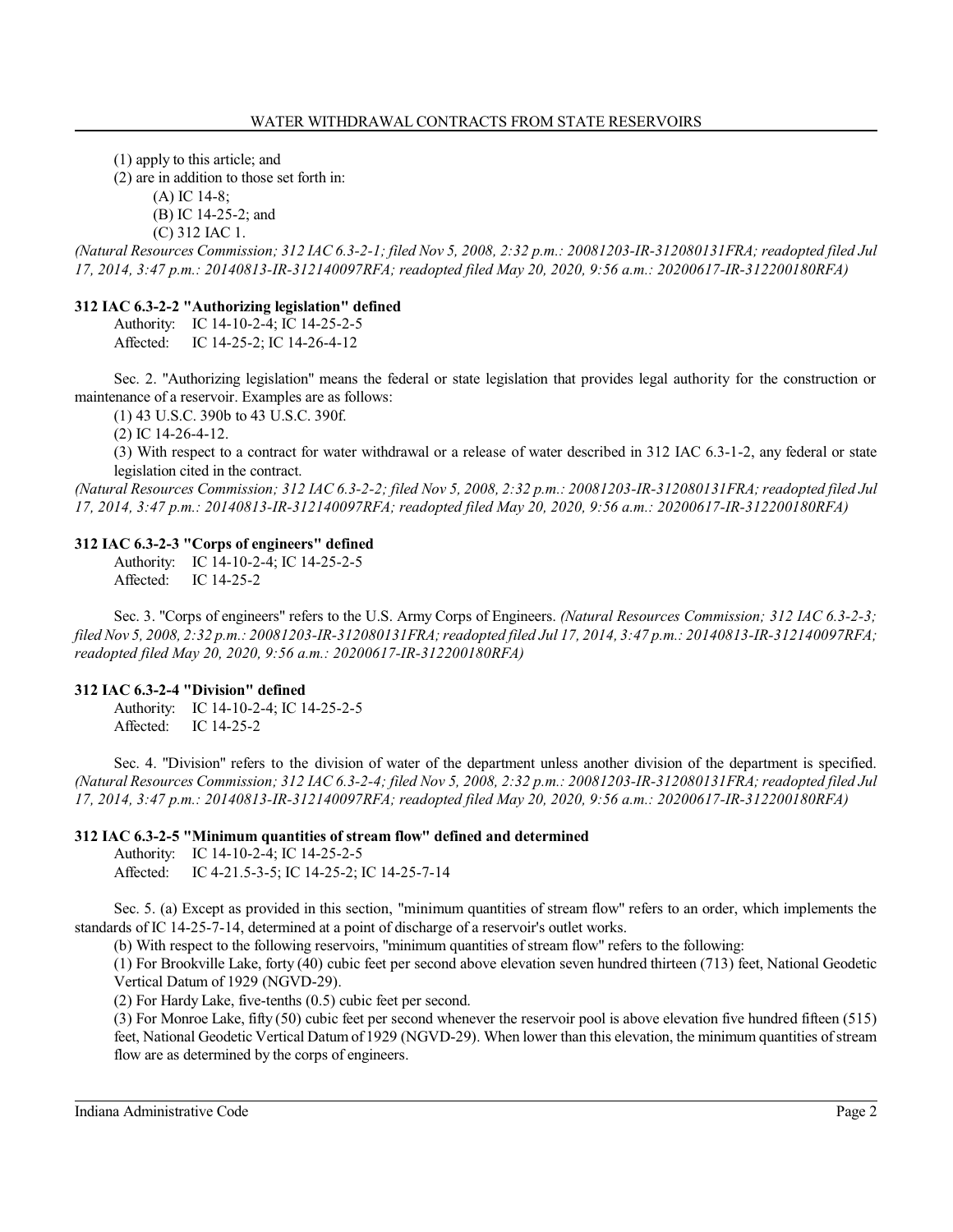(4) For Patoka Lake, five (5) cubic feet per second whenever the reservoir pool is above elevation five hundred six (506) feet, National Geodetic Vertical Datum of 1929 (NGVD-29). When lower than this elevation, the minimum quantities of stream flow are as determined by the corps of engineers.

(c) A person may petition the division director to determine an impoundment, not listed in subsection (b), is a reservoir subject to this article. If the petition is granted, the division director shall also determine the minimum quantities of stream flow for the reservoir. A determination under this subsection is a determination of status under IC 4-21.5-3-5. *(Natural Resources Commission; 312 IAC6.3-2-5; filed Nov 5, 2008, 2:32 p.m.: 20081203-IR-312080131FRA; readopted filed Jul 17, 2014, 3:47 p.m.: 20140813-IR-312140097RFA; readopted filed May 20, 2020, 9:56 a.m.: 20200617-IR-312200180RFA)*

### **312 IAC 6.3-2-6 "Reservoir" defined**

Authority: IC 14-10-2-4; IC 14-25-2-5 Affected: IC 14-25-2

Sec. 6. "Reservoir" means an impoundment that:

(1) contains water supply storage; and

(2) was financed, or parts of which were financed, by the state.

*(Natural Resources Commission; 312 IAC6.3-2-6; filed Nov 5, 2008, 2:32 p.m.: 20081203-IR-312080131FRA; readopted filed Jul 17, 2014, 3:47 p.m.: 20140813-IR-312140097RFA; readopted filed May 20, 2020, 9:56 a.m.: 20200617-IR-312200180RFA)*

### **312 IAC 6.3-2-7 "Withdrawal or release of water" defined**

Authority: IC 14-10-2-4; IC 14-25-2-5 Affected: IC 14-25-2

Sec. 7. "Withdrawal or release of water" means the:

(1) physical removal of water from or beneath a reservoir; or

(2) outflow of water from a reservoir to maintain stream flow.

*(Natural Resources Commission; 312 IAC 6.3-2-7; filed Nov 5, 2008, 2:32 p.m.: 20081203-IR-312080131FRA; readopted filed Jul 17, 2014, 3:47 p.m.: 20140813-IR-312140097RFA; readopted filed May 20, 2020, 9:56 a.m.: 20200617-IR-312200180RFA)*

# **Rule 3. Procedures**

#### **312 IAC 6.3-3-1 Request for water withdrawal or release from a reservoir**

Authority: IC 14-10-2-4; IC 14-25-2-5 Affected: IC 14-25-2-2

Sec. 1. (a) A person that seeks to contract with the commission for the:

(1) provision of certain minimum quantities of stream flow; or

(2) sale of water on a unit pricing basis;

under IC 14-25-2-2, must submit a written request to the division under this article.

(b) A written request under subsection (a) must be completed and must include the following information:

(1) The name, address, e-mail address, and telephone number of the following:

(A) The person that would enter the contract.

(B) At least one (1) individual to serve as a point of contact for the person that would enter the contract.

(2) If another person is acting for the person described in subdivision (1), the same information for the other person as is described in subdivision (1).

(3) The location where any withdrawal or release from a reservoir would occur.

(4) The proposed use or uses of the withdrawal or release.

(5) The location of the proposed use or uses described in subdivision (4).

(6) The proposed daily limit for the withdrawal or release of water (or pump capacity, if the limit is proposed to be based upon a pump capacity).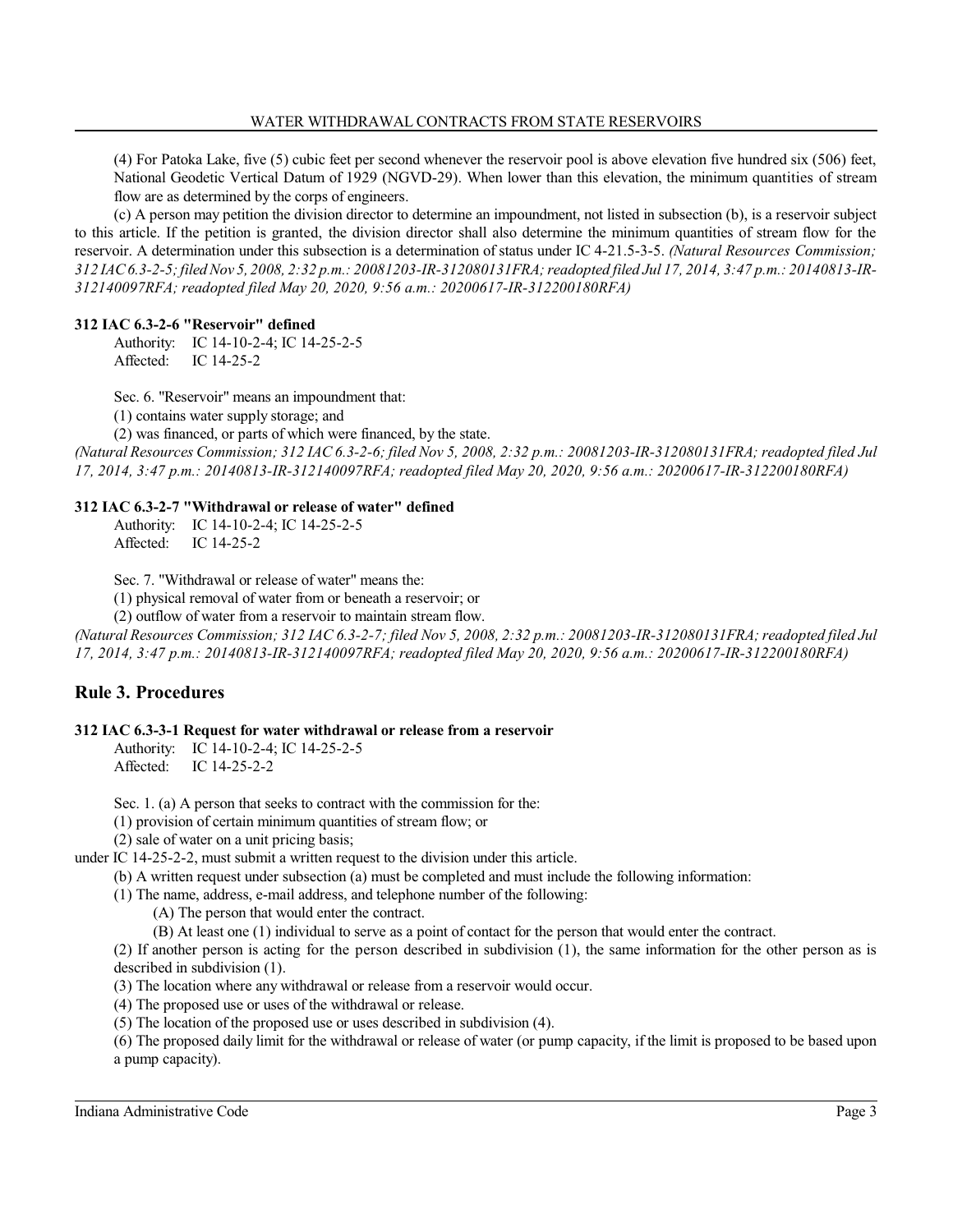#### WATER WITHDRAWAL CONTRACTS FROM STATE RESERVOIRS

(7) The proposed term, in years, of the contract and a justification for the proposed term.

(8) The proposed method for measuring the withdrawal or release of water.

(9) A summary of alternative water supply sources that were considered.

(10) A justification for why the reservoir is the most economic or feasible supply source.

(11) A conservation plan.

(c) A written request under subsection (a) is not complete until the person submits, as part of the application:

(1) a contingency plan that describes the alternatives the person will use if the withdrawal or release of water from the reservoir is restricted due to a drought alert described in 312 IAC 6.3-5-2; or

(2) a statement that the person agrees to withstand the results of not being able to receive water from the reservoir.

(d) A contract shall not be executed unless the:

(1) contingency plan is feasible; or

(2) person seeking the contract agrees to withstand the results of not being able to receive water from the reservoir. *(Natural Resources Commission; 312 IAC6.3-3-1; filed Nov 5, 2008, 2:32 p.m.: 20081203-IR-312080131FRA; readopted filed Jul 17, 2014, 3:47 p.m.: 20140813-IR-312140097RFA; readopted filed May 20, 2020, 9:56 a.m.: 20200617-IR-312200180RFA)*

#### **312 IAC 6.3-3-2 Notice by division of water to interested persons**

Authority: IC 14-10-2-4; IC 14-25-2-5 Affected: IC 14-25-2-2.5

Sec. 2. The division shall provide notice as follows:

(1) Not later than thirty (30) days after receiving a complete request under section 1 of this rule, provide notice by certified mail to the persons described in IC 14-25-2-2.5(c).

(2) As soon as practicable, cause notice by publication in each county described in IC 14-25-2-2.5(f). *(Natural Resources Commission; 312 IAC6.3-3-2; filed Nov 5, 2008, 2:32 p.m.: 20081203-IR-312080131FRA; readopted filed Jul 17, 2014, 3:47 p.m.: 20140813-IR-312140097RFA; readopted filed May 20, 2020, 9:56 a.m.: 20200617-IR-312200180RFA)*

#### **312 IAC 6.3-3-3 Public meetings**

Authority: IC 14-10-2-4; IC 14-25-2-5 Affected: IC 4-21.5; IC 14-25-2-2.5

Sec. 3. (a) The division director shall appoint a department employee to serve as hearing officer for any public meeting under IC 14-25-2-2.5(h).

(b) The public meeting shall include the following:

(1) A presentation by the department describing the following:

(A) The nature of the pending request.

(B) The process by which the commission will determine whether to enter into a contract with the person making the request. The process shall reference IC 14-25-2 and this article.

(2) An opportunity for public comment on the pending request.

(c) A hearing officer shall conduct the public meeting in a manner that is best suited to the solicitation of public comments in support of fact-finding. Neither the rules of evidence nor IC 4-21.5 apply.

(d) A hearing officer shall maintain a record of the public meeting to assist in providing written recommendations to the advisory council. Any other person may also cause a recording to be made of the public meeting, but the official record is maintained by the hearing officer. *(Natural Resources Commission; 312 IAC 6.3-3-3; filed Nov 5, 2008, 2:32 p.m.: 20081203-IR-312080131FRA; readopted filed Jul 17, 2014, 3:47 p.m.: 20140813-IR-312140097RFA; readopted filed May 20, 2020, 9:56 a.m.: 20200617-IR-312200180RFA)*

#### **312 IAC 6.3-3-4 Advisory council report summary and recommendations**

Authority: IC 14-10-2-4; IC 14-25-2-5

Affected: IC 5-14-1.5; IC 14-25-2-2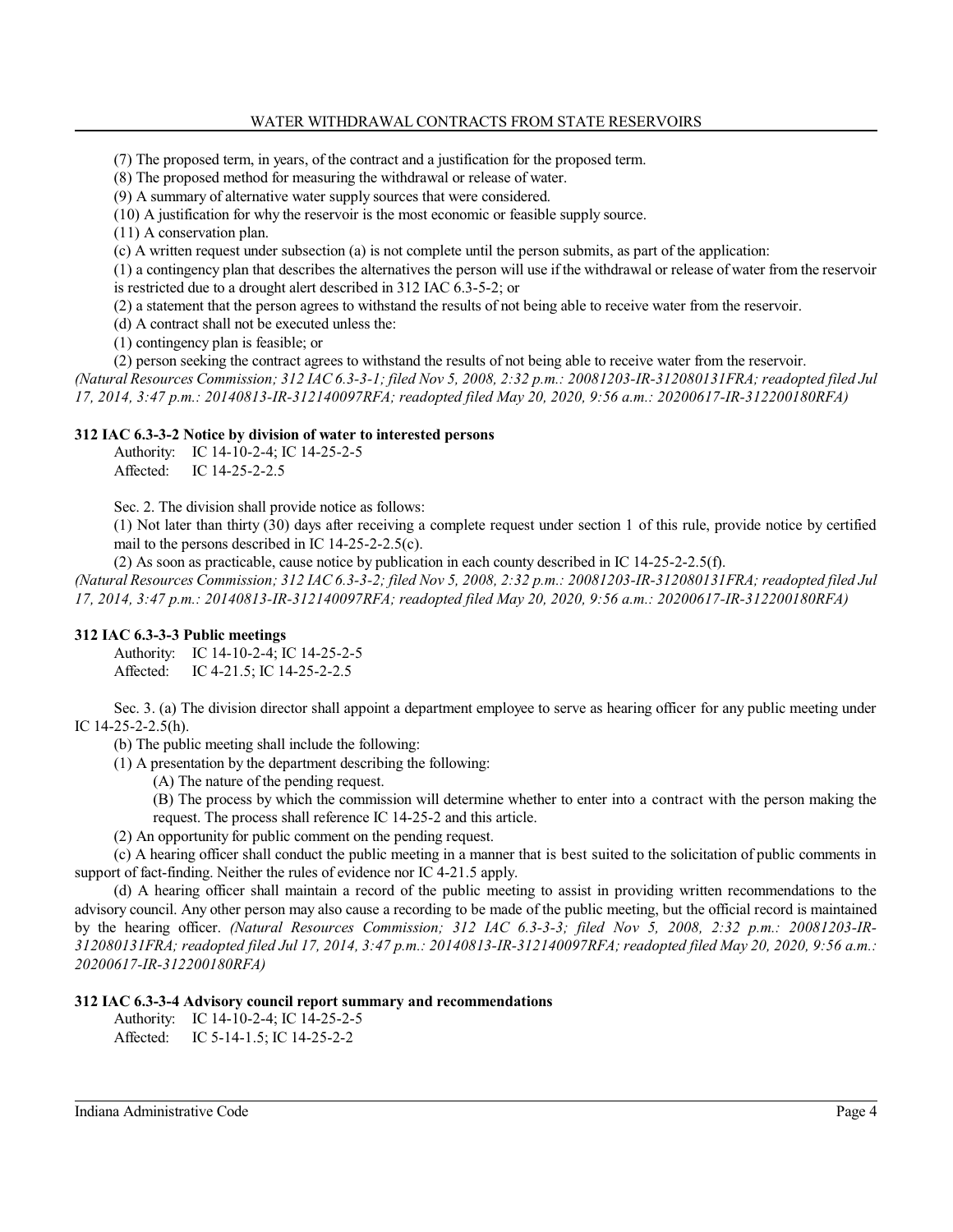Sec. 4. (a) As soon as practicable following the public meeting, the hearing officer shall deliver a written summary of the meeting and any recommendations to the advisory council.

(b) The written summary required under subsection (a) shall, in anticipation of the memorandum required under IC 14-25-2- 2(c), also consider the effect that exercise of the contract may have on recreational facilities.

(c) The advisory council shall consider the hearing officer's written summary and recommendations during a public meeting held under IC 5-14-1.5.

(d) The advisory council is not limited to the written summary and recommendations of the hearing officer, but may also consider the following:

(1) Recommendations of the division of state parks and reservoirs or another division of the department that manages the reservoir from which the water would be withdrawn or released.

(2) Recommendations from a federal, state, or local agency with expertise regarding water usage and supply.

(3) Information received before or during an advisory council meeting.

(e) Not later than thirty (30) days after the final public meeting under section 3 of this rule, the advisory council shall submit to the commission a report summarizing the public meeting or meetings. The report may be accompanied by recommendations that duplicate, augment, or contrast with those of the hearing officer. *(Natural Resources Commission; 312 IAC 6.3-3-4; filed Nov 5, 2008, 2:32 p.m.: 20081203-IR-312080131FRA; readopted filed Jul 17, 2014, 3:47 p.m.: 20140813-IR-312140097RFA; readopted filed May 20, 2020, 9:56 a.m.: 20200617-IR-312200180RFA)*

#### **312 IAC 6.3-3-5 Commission action on contract and subsequent approvals**

Authority: IC 14-10-2-4; IC 14-25-2-5

Affected: IC 4-21.5-2-5; IC 5-14-1.5; IC 14-25-2-2

Sec. 5. (a) During a public meeting under IC 5-14-1.5, the commission may deliberate as to whether to approve a person's written request for the:

(1) provision of certain minimum quantities of stream flow; or

(2) sale of water on a unit pricing basis.

(b) The commission shall include in its deliberations a consideration of the following:

(1) The standards provided by IC 14-25-2 and this article.

(2) The report of the advisory council submitted under section 4(e) of this rule.

(3) Other statements or documents the commission elects to receive before or during the meeting.

(c) Consistent with subsection (b), the commission:

(1) shall determine to approve, condition, or deny a person's request; and

(2) may elect to execute a contract under IC  $14-25-2-2(a)(1)$ .

If the commission elects to execute a contract, the contract shall be delivered to the division. A determination under this subsection is governed by IC 4-21.5-2-5(11).

(d) Within twenty (20) days after receiving a contract delivered under subsection (c), the division shall submit the memorandum required under IC 14-25-2-2(c)(2) to the governor for the governor's consideration.

(e) A contract executed by the commission under subsection (c) is subject to approval by each of the following:

(1) The attorney general.

(2) The governor.

(3) The person desiring the use.

*(Natural Resources Commission; 312 IAC 6.3-3-5; filed Nov 5, 2008, 2:32 p.m.: 20081203-IR-312080131FRA; readopted filed Jul 17, 2014, 3:47 p.m.: 20140813-IR-312140097RFA; readopted filed May 20, 2020, 9:56 a.m.: 20200617-IR-312200180RFA)*

## **Rule 4. Contract Terms and Conditions**

#### **312 IAC 6.3-4-1 Water allocation factors**

Authority: IC 14-10-2-4; IC 14-25-2-5 Affected: IC 14-25-1-3; IC 14-25-2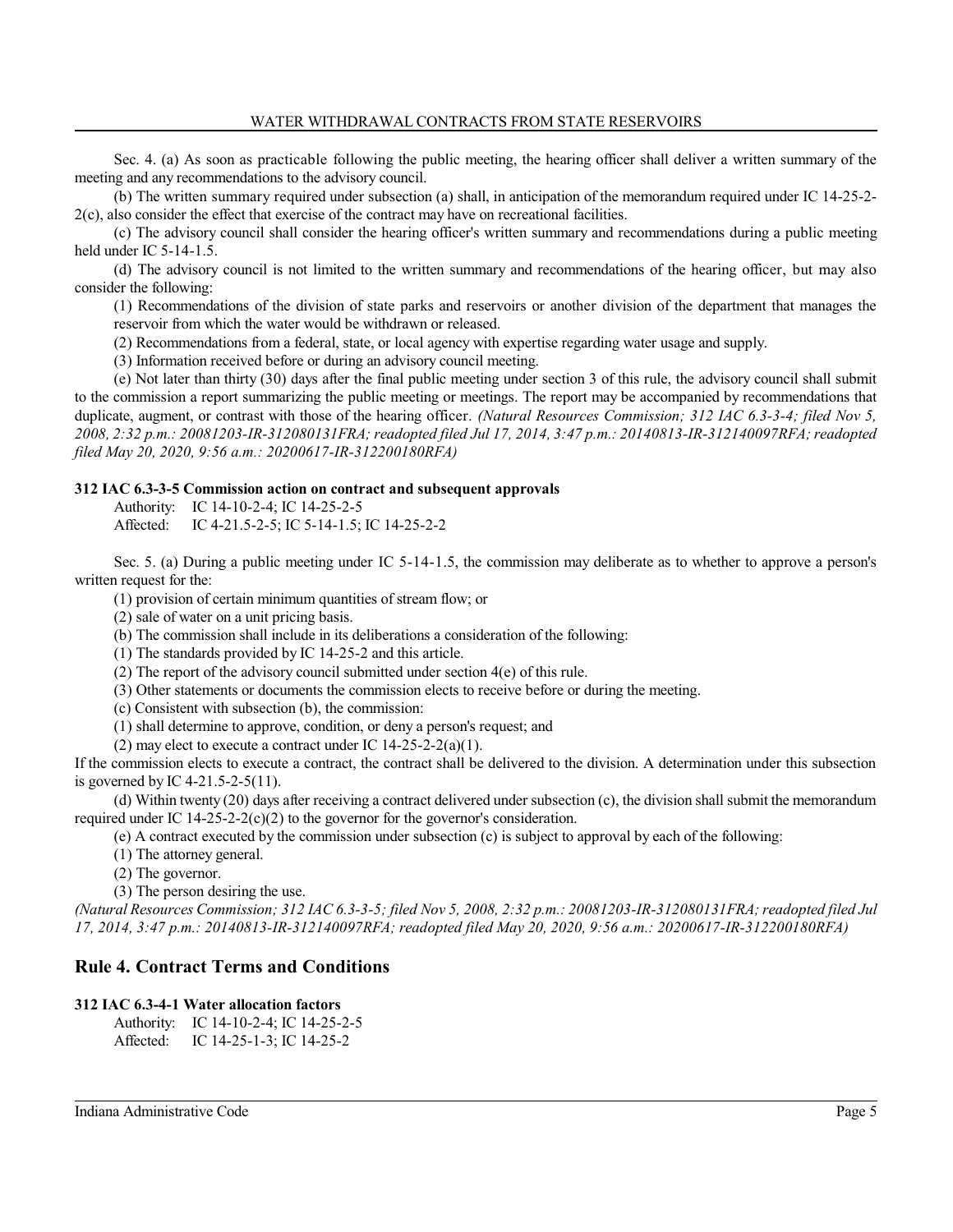#### WATER WITHDRAWAL CONTRACTS FROM STATE RESERVOIRS

Sec. 1. This section establishes the following factors that the commission shall consider in reviewing, and for acting upon, a person's written request for the provision of certain minimum quantities of stream flow or for the sale of water on a unit pricing basis: (1) The terms, conditions, and purposes of the authorizing legislation.

(2) The likelihood of adverse effects to:

- (A) public safety;
	- (B) the environment;
	- (C) navigation; or
- (D) recreation.
- (3) The availability of another source of water to the person making the request.
- (4) The proximity to the reservoir of any person that would receive water from the person making the request.
- (5) Water allocation priorities for use of the water as follows:
	- (A) First priority is for the use of water for domestic purposes as described in IC 14-25-1-3.
	- (B) Second priority is for the use of health and safety.

(C) Third priority is for power production that meets the contingency planning provisions of the drought alerts described in 312 IAC 6.3-5-2.

(D) Fourth priority is for industry and agriculture (not described in clause (A), (B), or (C)) that meets the contingency planning provisions of the drought alerts described in 312 IAC 6.3-5-2.

(E) Fifth priority is for a purpose described in clause (C) or (D) that does not meet the contingency planning provisions of the drought alerts described in 312 IAC 6.3-5-2.

(F) Sixth priority is for any other purpose.

(6) If the person making the request provides water to others (and the others provide for uses that include multiple priorities under subdivision (5)), the extent to which the person demonstrates an ability to implement the priorities for water allocation that are set by subdivision (5).

*(Natural Resources Commission; 312 IAC6.3-4-1; filed Nov 5, 2008, 2:32 p.m.: 20081203-IR-312080131FRA; readopted filed Jul 17, 2014, 3:47 p.m.: 20140813-IR-312140097RFA; readopted filed May 20, 2020, 9:56 a.m.: 20200617-IR-312200180RFA)*

#### **312 IAC 6.3-4-2 Duration of a contract**

Authority: IC 14-10-2-4; IC 14-25-2-5 Affected: IC 14-25-2; IC 14-25-7-11

Sec. 2. (a) The commission shall not approve a contract that covers a period that is longer than authorized by a plan for water resource management approved under IC 14-25-7-11.

(b) In determining the duration of a contract, the commission may consider the water allocation factors in section 1 of this rule.

(c) Notwithstanding subsections (a) and (b), a contract entered under IC 14-25-2 and this article shall not cover a period of more than fifty (50) years. *(Natural Resources Commission; 312 IAC 6.3-4-2; filed Nov 5, 2008, 2:32 p.m.: 20081203-IR-312080131FRA; readopted filed Jul 17, 2014, 3:47 p.m.: 20140813-IR-312140097RFA; readopted filed May 20, 2020, 9:56 a.m.: 20200617-IR-312200180RFA)*

### **Rule 5. Drought Alerts and Emergency Measures**

#### **312 IAC 6.3-5-1 Application of rule for drought alerts and emergencies**

Authority: IC 14-10-2-4; IC 14-25-2-5 Affected: IC 14-25-2

Sec. 1. Unless exempted by 312 IAC 6.3-1-2(b), this rule governs any contract for a water withdrawal or release from a reservoir that occurs during a drought alert or another emergency. *(Natural Resources Commission; 312 IAC 6.3-5-1; filed Nov 5, 2008, 2:32 p.m.: 20081203-IR-312080131FRA; readopted filed Jul 17, 2014, 3:47 p.m.: 20140813-IR-312140097RFA; readopted filed May 20, 2020, 9:56 a.m.: 20200617-IR-312200180RFA)*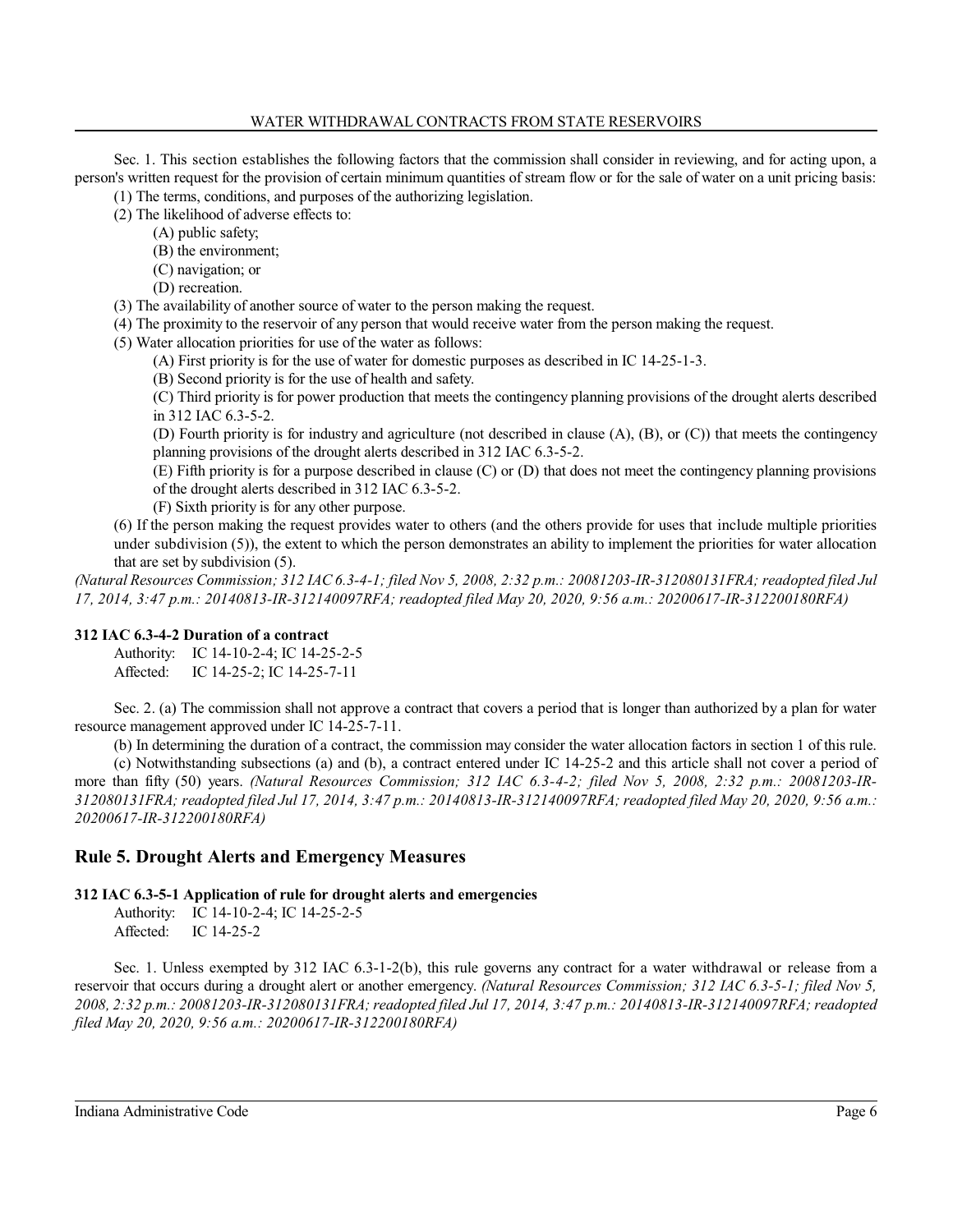#### **312 IAC 6.3-5-2 Drought alerts**

Authority: IC 14-10-2-4; IC 14-25-2-5 Affected: IC 14-25-2

Sec. 2. (a) The director of the department may declare a drought alert for a designated reservoir based upon a drought emergency plan approved by the commission. A drought alert shall apply the Standardized Precipitation Index, U.S. Drought Monitor and below normal percentile of regionalized monthly average stream flow.

- (b) From least severe to most severe, a drought alert shall be declared as a:
- (1) drought watch;
- (2) drought warning; or
- (3) drought emergency.
- (c) Contingency plans shall be specified for a drought alert in any of the following:
- (1) A drought emergency plan approved by the commission.
- (2) The terms of a particular drought alert.
- (3) A contract for the withdrawal of water or the release of water from a reservoir.
- (d) The stages of drought alerts and their associated criteria are as follows:
- (1) A declaration of drought watch is appropriate when at least two (2) of the following occur:
	- (A) The Standardize Precipitation Index is -1.00 to -1.49.
		- (B) The stream flow as a percentile of normal is ten (10) to twenty-four (24).
		- (C) The U.S. Drought Monitor value is D1 or more severe.
- (2) A declaration of drought warning is appropriate when at least two (2) of the following occur:
	- (A) The Standardized Precipitation Index is -1.50 to -1.99.
	- (B) The stream flow as a percentile of normal is six (6) to nine (9).
	- (C) The U.S. Drought Monitor value is D2 or more severe.
- (3) A declaration of drought emergency is appropriate when at least two (2) of the following occur:
	- (A) The Standardized Precipitation Index is -2.00 or less.
	- (B) The stream flow as a percentile of normal is five (5) or less.
	- (C) The U.S. Drought Monitor value is from D3 to D4.

*(Natural Resources Commission; 312 IAC6.3-5-2; filed Nov 5, 2008, 2:32 p.m.: 20081203-IR-312080131FRA; readopted filed Jul 17, 2014, 3:47 p.m.: 20140813-IR-312140097RFA; readopted filed May 20, 2020, 9:56 a.m.: 20200617-IR-312200180RFA)*

#### **312 IAC 6.3-5-3 Emergency measures to protect life or property**

Authority: IC 14-10-2-4; IC 14-25-2-5

Affected: IC 14-25-2

Sec. 3. (a) The department and the corps of engineers may take the emergency measures they individually or jointly determine necessary in the operation of a reservoir, including lowering the elevation of the water below an elevation at which water may be withdrawn or released under a contract, to protect life or property.

(b) Notwithstanding subsection (a), the department and the corps of engineers may enter any agreement between them as to which governmental entity shall exercise the authority described in subsection (a).

(c) A contract entered under this article for the withdrawal or release of water from a reservoir is subordinate to an exercise of authority under this section.

(d) No third person has a right of action against the department or the corps of engineers based upon an exercise of authority under this section. *(Natural Resources Commission; 312 IAC 6.3-5-3; filed Nov 5, 2008, 2:32 p.m.: 20081203-IR-312080131FRA; readopted filed Jul 17, 2014, 3:47 p.m.: 20140813-IR-312140097RFA; readopted filed May 20, 2020, 9:56 a.m.: 20200617-IR-312200180RFA)*

# **Rule 6. Enforcement**